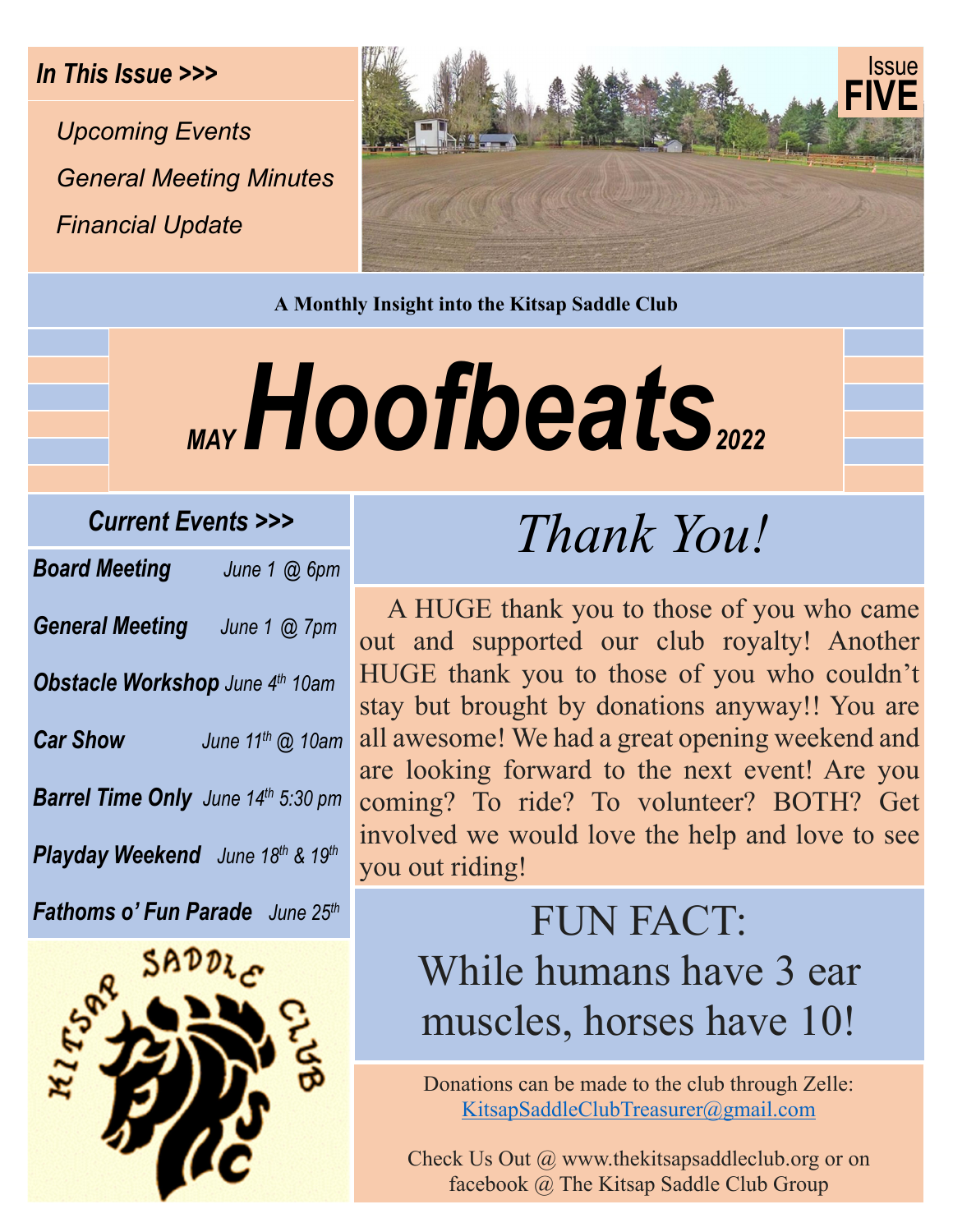#### *Hoofbeats May 2022*

## *May General Meeting Minutes*

May 4th 2022

Board Members Present: Dawn, Tiffany, Nancy, Wendy, Amber, Brianna, Jimmy, Junior, Stephanie

Call to order: 7:22

Communications:

Treasurers Report: The insurance is good for the year. The board insurance is good for the year. We had a \$300 donation. Motion to Approve: Junior

Vice President: Instagram is up and running for the court. @KSC\_Royalty is the handle. The court is planning at running flags during the playdays. Motion to Approve: Wendy

Secretary:

Show Steward: We are adding a car show June 11th. We have added another obstacle work shop on June 4th. First show of the season is May 21st – 22nd. Motion to Approve: Junior

Kitchen: We are gathering supplies to start. Going to be a tasty menu. Motion to Approve: Junior

Finance:

Social And Entertainment: Working on a flyer for the barrel nights. "Burgers And Barrels" start on June 14th. Motion to Approve: Amber

Publicity: Nothing at this time. Motion to Approve: Amber

Buildings and Lands: Sup Pump was running constantly. Has been repaired. We are repair the announcer's booth on Saturday, May 14th, looking to be an all day event. All siding needs to be replaced, and the booth will be painted. NW Diesel and Electric has made multiple donations for the sup pump and towards the booth. Motion to Approve: Wendy

Liasion: Nothing to report. Motion to Approve: Wendy.

Unfinished business: Where are those bracelets Maddy had made? (I asked her, and we are meeting up to grab them.– Stephanie)

New Buisness: The 4-H group will be using the facility on June 25th for Archery. KSC Arena and Facility will be closed that day.

Good of the Order: Brianna is taking guitar lessons and golf lessons. Loving it!

Motion to Adjourn: 7:42pm.

Dessert auction followed.